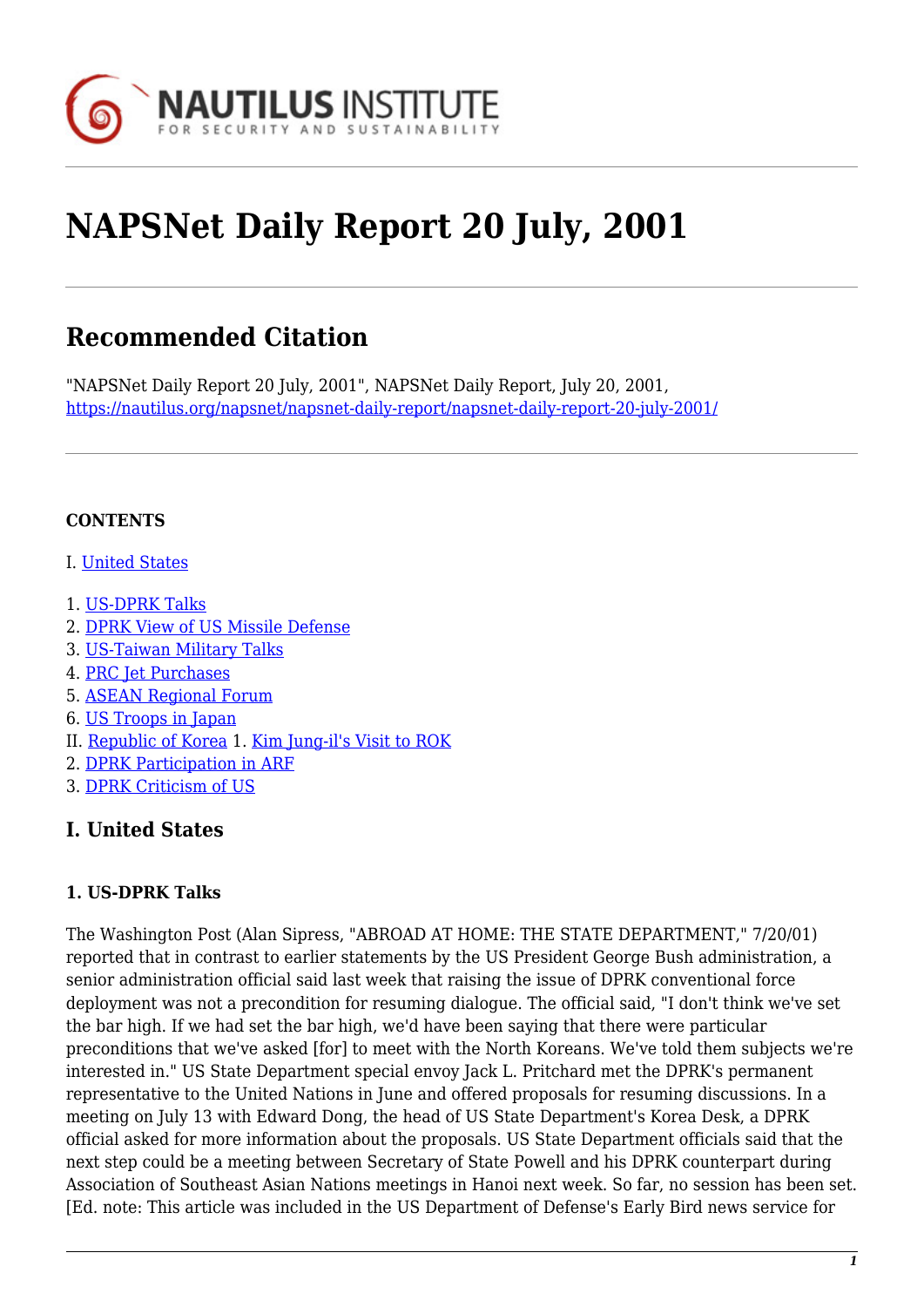#### <span id="page-1-0"></span>**2. DPRK View of US Missile Defense**

The Associated Press ("NORTH KOREA CRITICIZES US MISSILE-DEFENSE TEST," Seoul, 7/20/01) reported that the DPRK criticized the US on Friday for a missile defense test and threatened to scrap all agreements with the US. A DPRK Foreign Ministry official told the DPRK's official Korean Central News Agency that the DPRK "is compelled to take a counteraction for self-defense by the U.S. deliberate provocation made to it in a bid to attain its sinister aim. North Korea will have nothing to lose even if all the points agreed upon between North Korea and the US are scrapped."

#### <span id="page-1-1"></span>**3. US-Taiwan Military Talks**

The Washington Times (Bill Gertz, "PENTAGON CONFIRMS DEFENSE TALKS BETWEEN TAIWAN, US," 7/20/01) reported that the US Defense Department confirmed for the first time on July 19 that it holds regular secret talks with Taiwan military officials to discuss "the defense of Taiwan." US Defense Department spokesman Rear Admiral Craig Quigley said that US defense officials have met seven times since 1997 with Taiwan's military officers. Quigley said, "We do frequently meet with representatives of the Taiwan military, in accordance with the terms of the Taiwan Relations Act, again to discuss issues of interaction and means by which to provide for the defense of Taiwan. But by the same token, as a policy issue, we do not typically provide any details of those meetings." He declined to comment when asked if there would be a meeting in California this week. Quigley said that the meetings with the Taiwanese are not held on a set schedule, however, "it's a constant dialogue back and forth between the United States and Taiwan." Asked whether the US Defense Department should discuss "interoperability" issues with Taiwan's military in light of the US President George W. Bush's remarks earlier this year, Quigley said, "Well, we will do our best to carry out the directions of the commander in chief, whatever the circumstances might be. You can have a philosophical debate till sundown as to what might be the appropriate way of going about doing that, but there are very specific and sensitive particular details that are contained in the Taiwan Relations Act. We comply with those, no more, no less." Other US defense officials said the latest round of US-Taiwan defense talks began on July 19 at a military facility in Monterey, California. According to defense officials, Fred Smith, the outgoing deputy assistant defense secretary for East Asia, is heading the US delegation. One official said that the two delegations, each consisting of 18 military and civilian officials, are not permitted to discuss Taiwan's arms-sales requests or in-depth planning for joint military operations. The Monterey talks were started in 1997 as part of an initiative by Kurt Campbell, the deputy assistant defense secretary for East Asia. However, US defense officials said that the subject of the talks and the level of representation were restricted by Clinton administration officials to avoid offending the PRC. The US Defense Department also is prohibited from sending any officers to Taiwan above the rank of colonel or Navy captain, and civilian officials who visit must be low-ranking government representatives. The US Defense Department also announced on July 19 that it will sell Taiwan a joint tactical communications system used by US forces. Officials said the communications system would help Taiwan conduct joint operations with US forces in a conflict. [Ed. note: This article was included in the US Department of Defense's Early Bird news service for July 20, 2001.]

#### <span id="page-1-2"></span>**4. PRC Jet Purchases**

The Washington Post (John Pomfret, "CHINA SIGNS \$2 BILLION DEAL TO BUY RUSSIAN FIGHTER JETS AIRCRAFT TO STRENGTHEN BEIJING'S ABILITY TO ATTACK TAIWAN," Beijing, 7/20/01)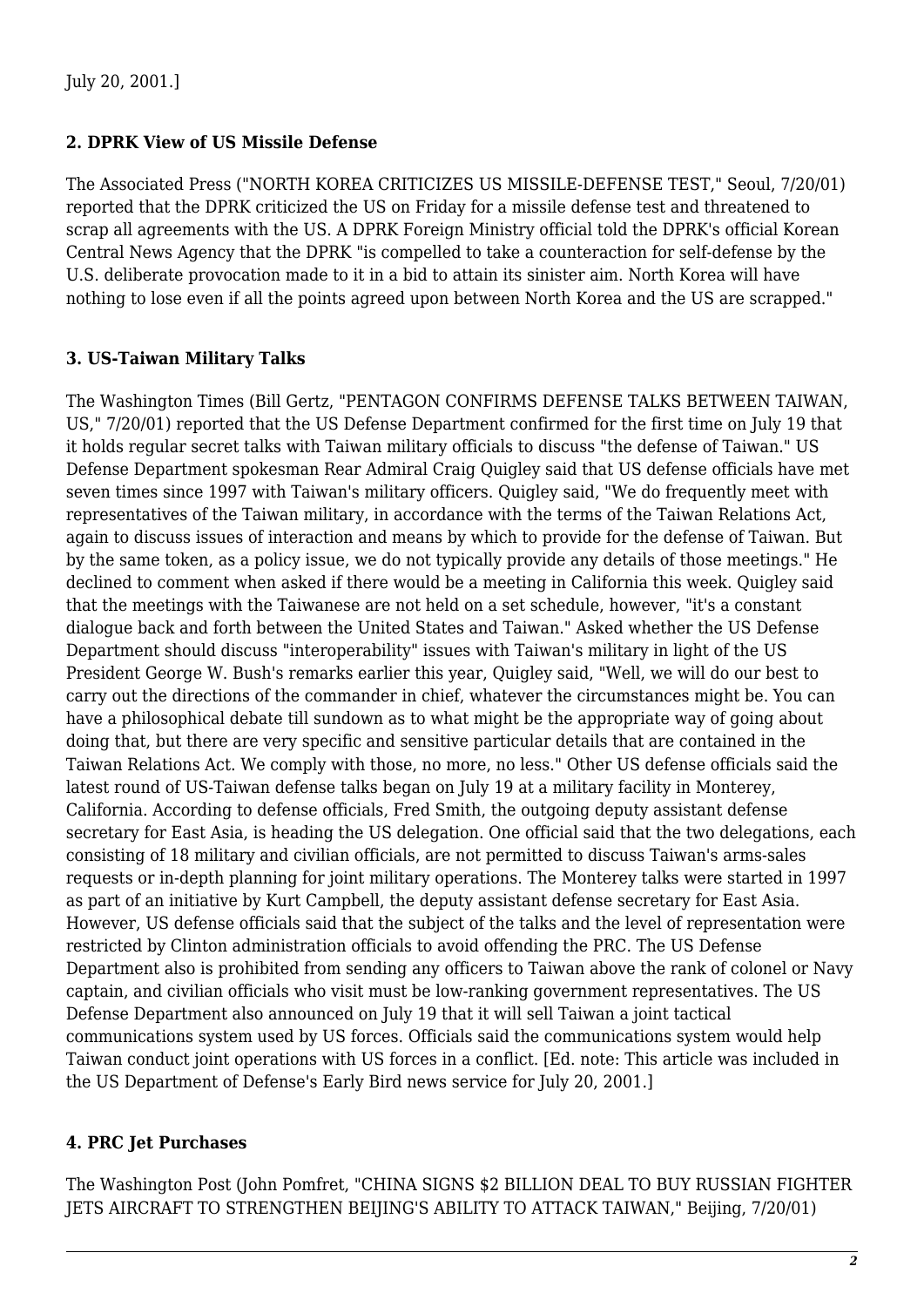reported that Russian news reports and diplomats said that the PRC has signed a contract with a Russian aircraft manufacturer for another batch of ground-attack jets. Russian news reports and diplomats said that PRC officials signed the contract with the Komsomolsk-on-Amur Aviation Production Association to supply upward of US\$2 billion worth of Su-30 MKK ground-attack planes. One report, by the Russian Tass news agency, put the number of jets at 38. Analysts said that the Su-30 will provide the PRC air force with a potent ground-attack element to complement the Su-27 fighter that it first purchased from Russia in 1992. Ken Allen, a former US Air Force officer and an expert on the PRC air force, said that the purchase of the Su-30s was even more significant than that of the Su-27 fighters as the PRC has now obtained a sophisticated ground-attack aircraft after years of relying on its 450 A-5s, a slightly redesigned MiG-19 with no ability to defend itself and a short range. Allen said that combined with the Su-27, the Su-30 could constitute a potent threat to Taiwan. The PRC could use the Su-27 to attempt to gain air superiority and use the Su-30 in its primary role as a ground-attack aircraft. However, Taiwan's air force also has potentially powerful countermeasures: US-built F-16 fighters, French-built Mirage 2000s and a Taiwanese-designed fighter. Allen said that the Su-30 deal also marked another major step toward increasing PRC dependence on Russian military technology. Allen said that the sale is also another indication that the PRC plans to create an indigenous ground-attack aircraft, called the F-10, are far behind schedule. [Ed. note: This article was included in the US Department of Defense's Early Bird news service for July 20, 2001.]

## <span id="page-2-0"></span>**5. ASEAN Regional Forum**

Agence France Presse ("ASEAN SECURITY GROUP TO EVOLVE INTO ASIA-PACIFIC MEDIATOR," Manila, 7/20/01) reported that officials and analysts said the ASEAN Regional Forum (ARF) is likely to adopt landmark procedures to help prevent regional disputes at its annual meeting in Hanoi next week. The procedures should give the legitimacy in resolving bilateral and multilateral problems, like the Korean conflict and overlapping claims to the Spratly islands in the South China Sea. ASEAN official M. C. Abad said, "The ARF is expected to consider certain measures that will sanction its evolution from a confidence building forum into an instrument of preventive diplomacy in areas where they overlap." Abad said that the ARF members were expected to agree on giving the ARF chairman an "enhanced role" in implementing preventive diplomacy. He said, "ASEAN considers this a significant milestone on the eighth year of this only multilateral security forum in the Asia-Pacific." Professor Amitav Acharya, the deputy director of the Singapore-based Institute of Defense and Strategic Studies, said that it took the ARF about two years to build consensus on dealing with disputes because some members were worried it might violate the principle of state sovereignty. Acharya said, "There is broad consensus for the first time within the ARF on what preventive diplomacy means and what are the principles of preventive diplomacy -- from there we can do the modalities." He said that preventive diplomacy within ARF would however be confined to inter-state conflicts and not intra-state disputes. Acharya said that the ARF could reduce, if not eliminate, the reliance of Asia Pacific countries on exclusionary bilateral military arrangements.

# <span id="page-2-1"></span>**6. US Troops in Japan**

Japan Times ("TANAKA, POWELL AGREE TO SOFA TALKS," Rome, 7/20/01) reported that Japanese Foreign Ministry officials said that the US agreed on July 18 to discuss changing the Japan-US Status-of-Forces Agreement (SOFA) to help ease the transfer to Japanese police of US military personnel suspected of committing crimes in Japan. The agreement was reached in a bilateral meeting between Foreign Minister Makiko Tanaka and US Secretary of State Colin Powell on the sidelines of the Group of Eight foreign ministerial meeting. Tanaka told Powell that Japan wants to talk with the US about making modifications to the pact while Powell emphasized that the US wants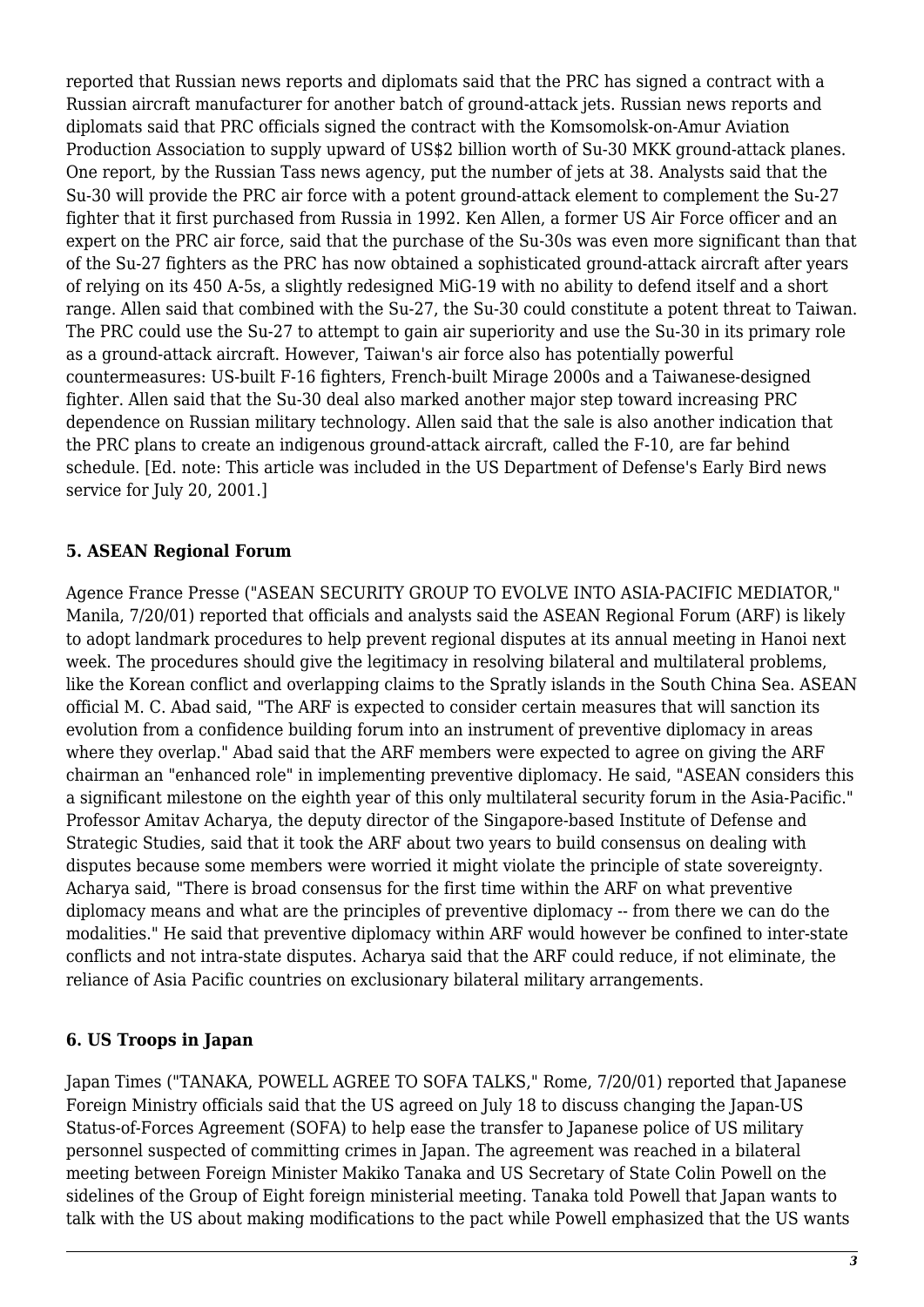to protect the rights of its military personnel and explained that the US needed four days to discuss the humanitarian concerns of the case before granting Japan's request to hand the suspect over before indictment. [Ed. note: This article was included in the US Department of Defense's Early Bird news service for July 20, 2001.]

# <span id="page-3-0"></span>**II. Republic of Korea**

# <span id="page-3-1"></span>**1. Kim Jung-il's Visit to ROK**

The Korea Herald (Kim Ji-ho, "NORTH KOREAN FOREIGN MINISTER PAEK RECONFIRMS KIM JONG-IL'S RECIPROCAL VISIT," Seoul, 07/20/01) reported that DPRK Foreign Minister Paek Namsun has reaffirmed that the DPRK's leader Kim Jong-il will make good on his promise to visit the ROK, Belgium's top envoy in Seoul said Thursday. "There will be a return visit," Ambassador Koenraad Rouvroy quoted Paek as saying. The Belgian ambassador met Paek and other senior DPRK officials in Pyongyang last month. Minister Paek, however, did not say when Kim Jong-il would make the trip. Rouvroy, who also serves as ambassador to Pyongyang, said that the DPRK officials remained skeptical about the early resumption of inter-Korean dialogue. "They said as long as Americans don't give up their preconditions, there will be no contact with the South either," Rouvroy said. Rouvroy said that the DPRK maintained a hostile attitude toward both the ROK and the US.

# <span id="page-3-2"></span>**2. DPRK Participation in ARF**

The Korea Herald (Shin Yong-bae, "N.K. MINISTER PAEK SAID NOT TO ATTEND FORUM," Seoul, 07/20/01) reported that DPRK Foreign Minister Paek Nam-sun will not attend the upcoming ASEAN Regional Forum (ARF) in Vietnam, a report said. Yonhap News Agency quoted an unnamed diplomatic source in Vietnam as saying that Paek informed the Vietnamese government Wednesday of his decision not to attend the regional security conference. Paek did not reveal the reasons for his decision not to attend, only saying that he could not visit Vietnam due to "several internal problems," according to the report. Instead, the DPRK said it would dispatch a vice minister-level ambassador to the ARF foreign ministers' meeting slated to open in Hanoi July 25.

## <span id="page-3-3"></span>**3. DPRK Criticism of US**

Joongang Ilbo (Kim Hee-sung, "NORTH KOREA DENOUNCES WOLFOWITZ'S REMARK," Seoul, 07/19/01) reported that the DPRK on Wednesday openly blasted US deputy secretary of National Defense Paul Wolfowitz for his previous argument that called for increase in military budget to fight off a DPRK missile attack in the future. "This explicitly shows the U.S.'s desire to crush our nation," the news said. The DPRK's Korea Central News Television in its commentary argued that Wolfowitz's speech at the budget hearings demonstrated the US determination "to realize their own dark dream to demolish our nation and conquer the world by speeding up their Missile Defense (MD) system." The DPRK's media added that since it is US that retains the world's largest nuclear and missile program, what Wolfowitz is arguing is a pure nonsense.

The NAPSNet Daily Report aims to serve as a forum for dialogue and exchange among peace and security specialists. Conventions for readers and a list of acronyms and abbreviations are available to all recipients. For descriptions of the world wide web sites used to gather information for this report, or for more information on web sites with related information, see the collection of [other](http://nautilus.org/kiosk/weblinks.html) [NAPSNet resources.](http://nautilus.org/kiosk/weblinks.html)